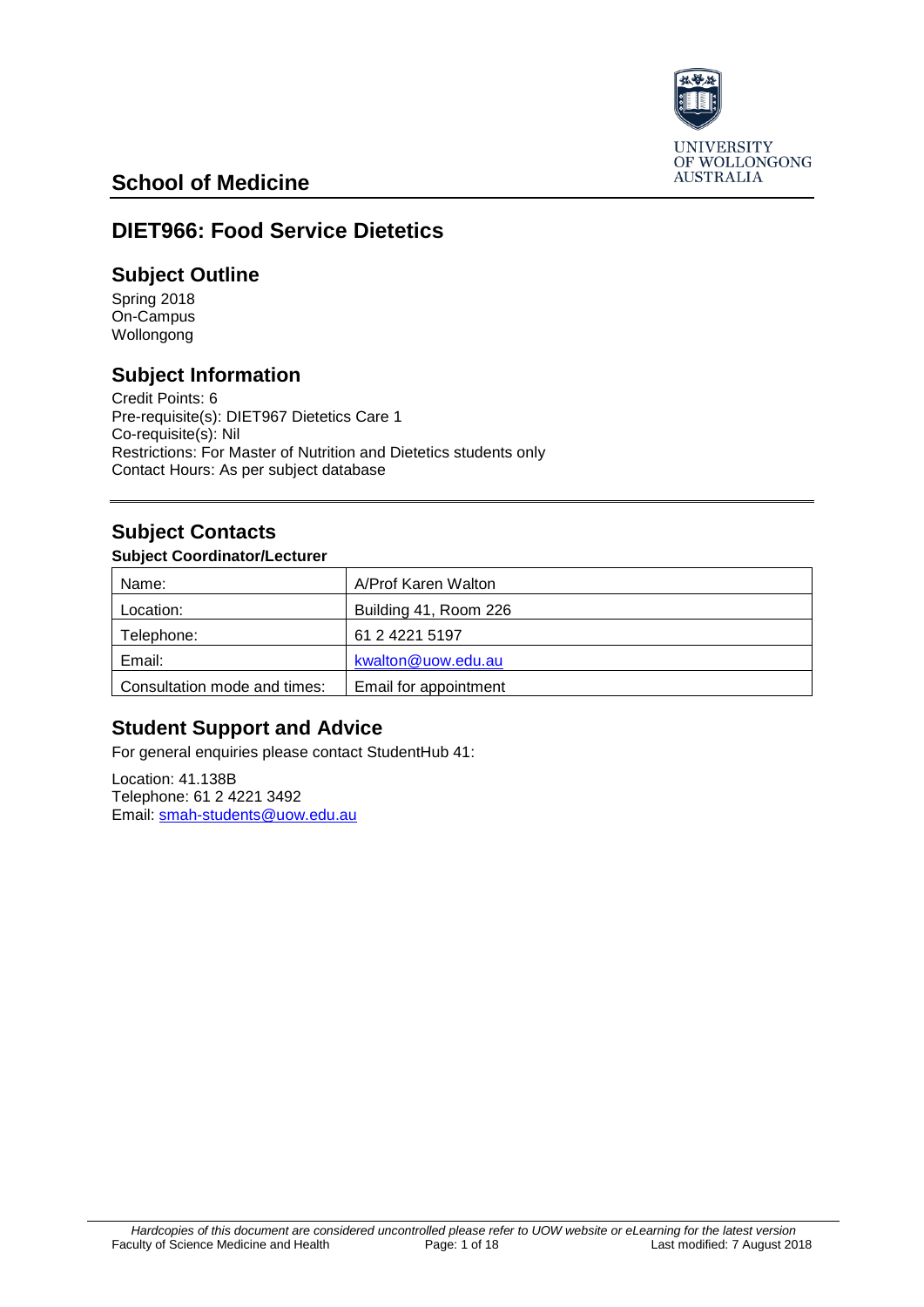# **Table of Contents**

| Extraordinary Changes for the Subject after Release of the Subject Outline 15 |  |
|-------------------------------------------------------------------------------|--|
|                                                                               |  |
|                                                                               |  |
|                                                                               |  |
| Student Academic Complaints Policy (Coursework or Higher Degree Research)  16 |  |
|                                                                               |  |
|                                                                               |  |
|                                                                               |  |
|                                                                               |  |
|                                                                               |  |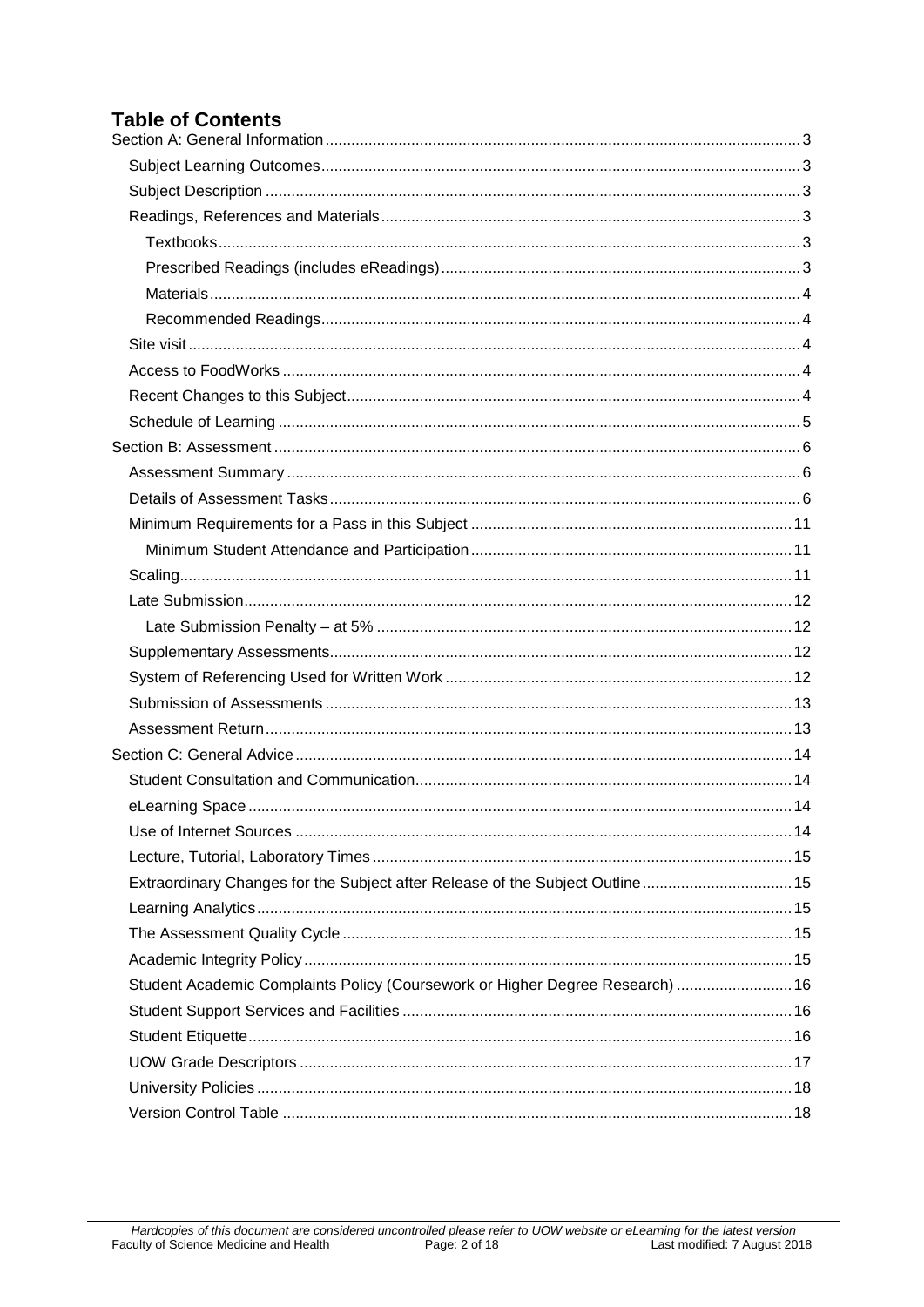## <span id="page-2-1"></span><span id="page-2-0"></span>**Subject Learning Outcomes**

| On completion of this subject, students should be able to: |                                                                                                 |  |  |  |
|------------------------------------------------------------|-------------------------------------------------------------------------------------------------|--|--|--|
| 1.                                                         | Demonstrate a thorough knowledge of food service systems;                                       |  |  |  |
| 2.                                                         | Describe the roles and functions of commonly used equipment found in a large scale              |  |  |  |
|                                                            | kitchen;                                                                                        |  |  |  |
| 3.                                                         | Demonstrate an understanding of kitchen layout and workflow consistent with a standard          |  |  |  |
|                                                            | commercial kitchen operation;                                                                   |  |  |  |
| 4.                                                         | Develop plans to provide safe and nutritious foods in a food service institution;               |  |  |  |
| 5.                                                         | Plan and review menus for groups including the formulation and modification of suitable         |  |  |  |
|                                                            | recipes and serving methods; and consideration of cultural requirements;                        |  |  |  |
| 6.                                                         | Evaluate commercial menus; reflect and articulate their suitability for texture modified diets; |  |  |  |
| 7.                                                         | Demonstrate an ability to review, evaluate and report on a small food service operation;        |  |  |  |
| 8.                                                         | Plans activities to support delivery of quality nutrition and food standards within a food      |  |  |  |
|                                                            | service institution;                                                                            |  |  |  |
| 9.                                                         | Communicate with individuals, groups and organisations in written and verbal formats.           |  |  |  |
|                                                            | 10. On completion of practicals in this subjects students will be able to:                      |  |  |  |
|                                                            | Modify domestic standard recipes to be lower in fat, sodium, sugar, higher in fibre,<br>a.      |  |  |  |
|                                                            | gluten free/low protein in the following food types: meat/poultry/seafood,                      |  |  |  |
|                                                            | fruit/vegetables/desserts, cereal foods;                                                        |  |  |  |
|                                                            | Trial a range of therapeutic diet ingredients (e.g. gluten free flour types, and soy<br>b.      |  |  |  |
|                                                            | milk) and discuss their indications for use and effects on the recipes created;                 |  |  |  |
|                                                            | Develop recipes suitable for large-scale production;<br>c.                                      |  |  |  |
|                                                            | Apply principles of food hygiene standards to a food service operation;<br>d.                   |  |  |  |
|                                                            | Develop a standardised recipe incorporating simple HACCP procedures<br>е.                       |  |  |  |

## <span id="page-2-2"></span>**Subject Description**

This subject introduces food service dietetics, with a particular focus on hospitals and health care settings. It also covers the development of small and large scale cooking skills, menu planning and standard recipe manipulation in keeping with dietetic modifications. Other key topics include food safety, kitchen design and OHS, quality and cultural considerations.

## <span id="page-2-3"></span>**Readings, References and Materials**

#### <span id="page-2-4"></span>**Textbooks**

The following text(s) will need to be purchased by students enrolled in this class.

Nil

#### <span id="page-2-5"></span>**Prescribed Readings (includes eReadings)**

The following readings are prescribed for this subject, but students are not expected to purchase these. Links to these e-readings can be accessed via the Moodle Site for this subject or via the Library webpage.

Duncan P & Jensen J (2011) Professional Foodservice. (2nd ed). Pearson Education, New Zealand.

Gregoire MB (2012) Foodservice Organizations. A Managerial and Systems Approach. (8th ed). Pearson. New Jersey.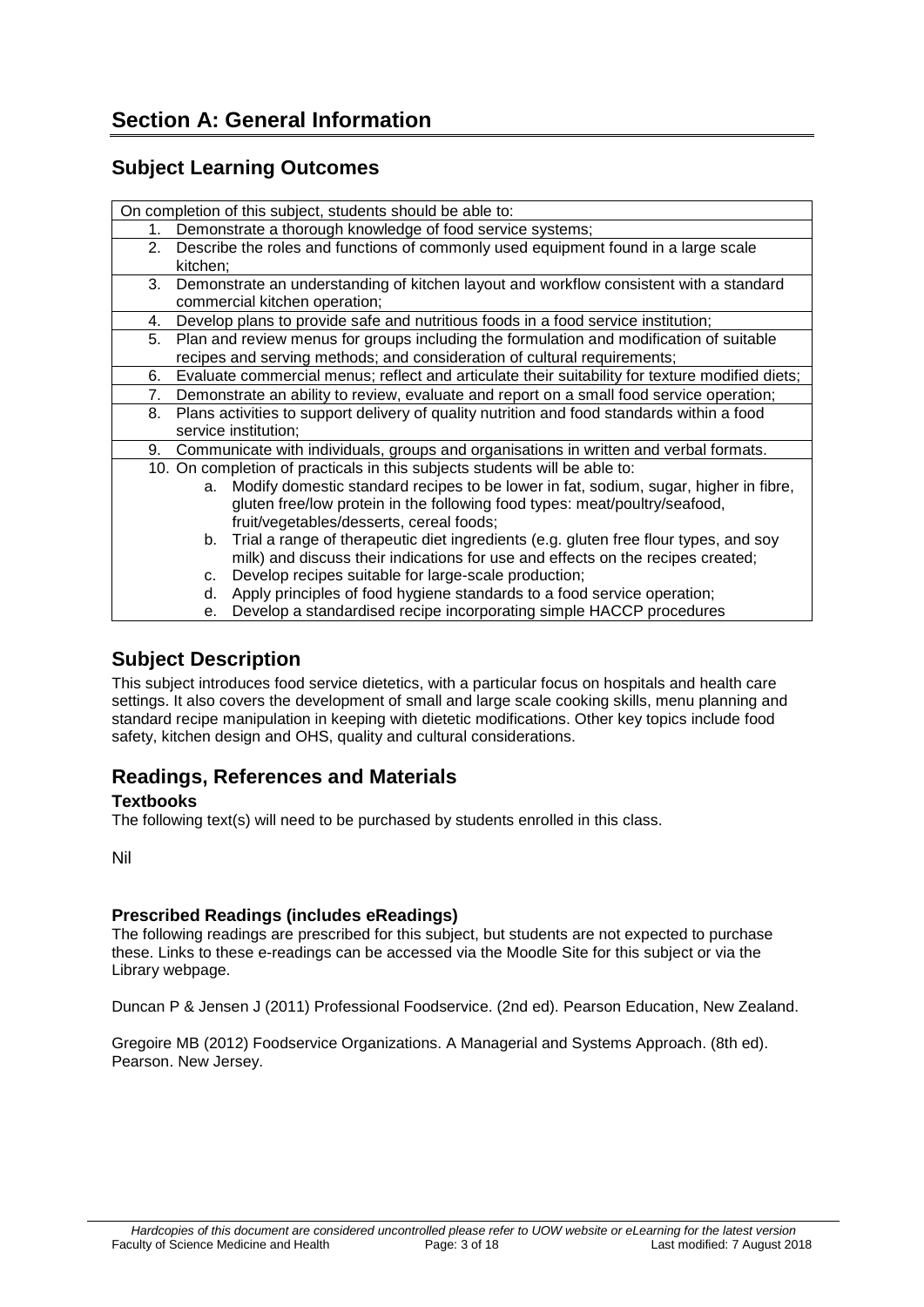#### <span id="page-3-0"></span>**Materials Diet Cookery Classes and Site Visits**

Long sleeve shirt, long trousers and covered in, flat, non-slip shoes. Limit jewellery to a plain band ring and any allergy jewellery only, and long hair is to be tied back. No jeans, shorts or singlet style tops to be worn for site visits. Covered in, flat, non-slip shoes must be worn.

An apron will be required for the diet cookery classes (no lab coats allowed).

Hair nets and gloves will be provided.

#### <span id="page-3-1"></span>**Recommended Readings**

The following references complement the prescribed readings and textbooks:

Bolman LG, Deal TE (2017) Reframing Organisations. Artistry, Choice and Leadership. (6th ed). Jossey-Bass. San Francisco.

Payne-Palacio J, Theis M (2013) Foodservice Management Principles and Practices (13th ed). Pearson Higher Education. New Jersey.

Puckett RP (2012) Food Service Manual for Health Care Institutions (4th ed). Jossey-Bass. San Francisco.

Recommended readings are not intended as an exhaustive list, students should use the Library catalogue and databases to locate additional resources.

### <span id="page-3-2"></span>**Site visit**

Further information and available dates to visit a food service production site will be discussed in the week 1 lectures. The visit is **compulsory** and supplements the lecture material and the teaching DVD that is used to facilitate learning about food service systems and their management. Each student is required to attend one site visit and will be expected to contribute to class discussion about the visit.

### <span id="page-3-3"></span>**Access to FoodWorks**

The Galileo laboratory (17.109) is booked for 2 x 1 hour sessions (Mondays 9.30-10.30 and 10.30- 11.30) n Weeks 1-13. Only one class is mandatory (week 6). All others are not scheduled classes but as this is the only laboratory with FoodWorks these times are an important opportunity to complete assignments that require the use of FoodWorks. You may choose to purchase a subscription to FoodWorks for your own use. Further information is available at the following link: [http://www.xyris.com.au/foodworks/buy\\_student.html](http://www.xyris.com.au/foodworks/buy_student.html)

### <span id="page-3-4"></span>**Recent Changes to this Subject**

i. New 6cp Subject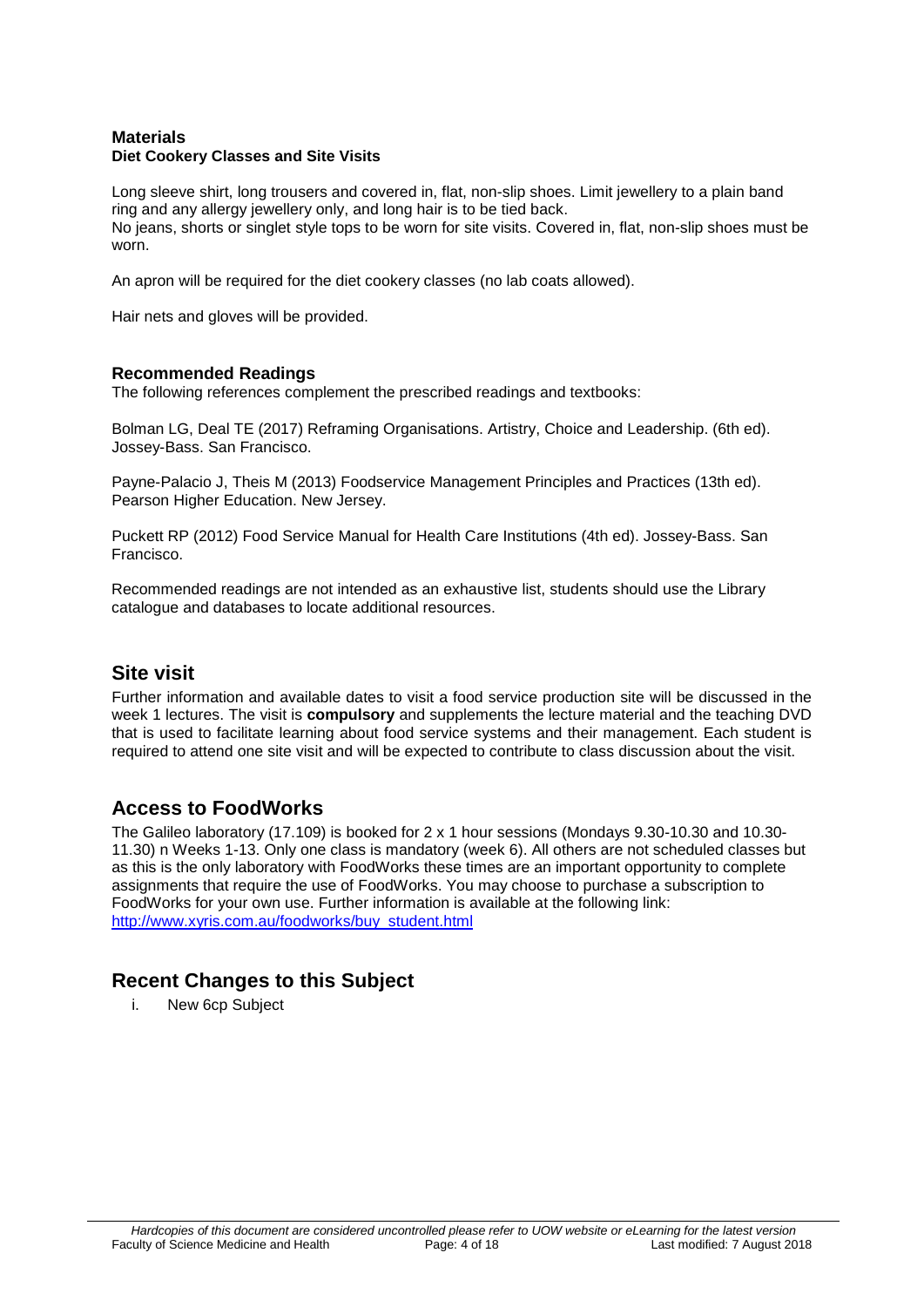| <b>Week</b>    | <b>Week</b><br><b>Commencing</b> | <b>Lecture/Tutorial</b>                                                                                                                                          | Lecture/Tutorial                                                                                           | <b>Demonstration/Lab</b>                                                        |  |  |
|----------------|----------------------------------|------------------------------------------------------------------------------------------------------------------------------------------------------------------|------------------------------------------------------------------------------------------------------------|---------------------------------------------------------------------------------|--|--|
| 1              | 23/07/2018                       | Introduction and<br>Overview                                                                                                                                     | Food Service Systems &<br><b>Nutrient Losses</b>                                                           | Practical 1<br>Group A                                                          |  |  |
| $\overline{2}$ | 30/07/2018                       | Cuisines & Introduction<br>to Electronic<br>Presentations                                                                                                        | Menu Planning &<br>Assessment in Hospitals                                                                 | Practical 1<br>Group B                                                          |  |  |
| 3              | 06/08/2018                       | Menu Planning Tutorial<br>(Compulsory)                                                                                                                           | Menu Planning & Assessment in<br>Aged Care                                                                 | Practical 1<br>Group C                                                          |  |  |
| $\overline{4}$ | 13/08/2018                       | Standard Recipes, Yields &<br>Costing                                                                                                                            | Menu Planning in Child Care,<br>Schools & other settings                                                   | Practical 1<br>Group D                                                          |  |  |
| 5              | 20/08/2018                       | Wednesday 22nd<br>August,<br>8.30-10.30am<br>(19.1064)<br>OHS and Kitchen<br>Design.                                                                             | No lectures on Friday 24th<br>August due to a changed<br>DAA Board Meeting for the<br>Subject Coordinator. | Practical 1<br>Group A<br>The diet cookery practical<br>will continue as usual. |  |  |
| 6              | 27/08/2018                       | 2 x 1hr Foodworks<br>'hands on' tutorials<br>Monday 27th August<br>9.30 and 10.30<br>(Bldg17.109)<br>(Compulsory and<br>within the weekly<br>computer lab times) | No Friday Lectures                                                                                         |                                                                                 |  |  |
| $\overline{7}$ | 03/09/2018                       | <b>Quality Management</b>                                                                                                                                        | Strategies from the food<br>service dietitians toolbox.                                                    | Practical 1<br>Group C                                                          |  |  |
| 8              | 10/09/2018                       | Food Safety and HACCP                                                                                                                                            | Food Safety & HACCP<br>(Compulsory)                                                                        | Practical 1<br>Group D                                                          |  |  |
| 9              | 17/09/2018                       | <b>KPIs Tutorial</b><br>(Compulsory)                                                                                                                             | No Class                                                                                                   | Practical 1<br>Group A                                                          |  |  |
| 10             | 24/09/2018                       | Recipe Modification and<br>Interpretation, and<br>Subject Summary                                                                                                | Case studies regarding food<br>service systems &<br>complexities<br>(Compulsory)                           | Practical 1<br>Group B                                                          |  |  |
|                |                                  |                                                                                                                                                                  | Mid-Session Recess 29 September 2018 - 7 October 2018                                                      |                                                                                 |  |  |
| 11             | 08/10/2018                       | Work on consultancy<br>project                                                                                                                                   | Work on consultancy project                                                                                | Practical 1<br>Group C                                                          |  |  |
| 12             | 15/10/2018                       | Work on consultancy<br>project                                                                                                                                   | Work on consultancy project                                                                                | Practical 1<br>Group D                                                          |  |  |
| 13             | 22/10/2018                       | All day seminar on<br>Friday 26/10/2018<br>(bldg. 24:G03)<br>(Compulsory)                                                                                        | No Class                                                                                                   |                                                                                 |  |  |
|                |                                  |                                                                                                                                                                  | Study Recess 29 October 2018 - 2 November 2018                                                             |                                                                                 |  |  |
|                |                                  |                                                                                                                                                                  | UOW Exam Period 3 November 2018 - 15 November 2018                                                         |                                                                                 |  |  |

## <span id="page-4-0"></span>**Schedule of Learning**

\*The above timetable should be used as a guide only, as it is subject to change. Students will be advised of any changes as they become known.

<span id="page-4-1"></span>\*\* Please note the **compulsory** classes, including the all-day seminar on Friday 26<sup>th</sup> October and the additional FoodWorks lab based class in week 6.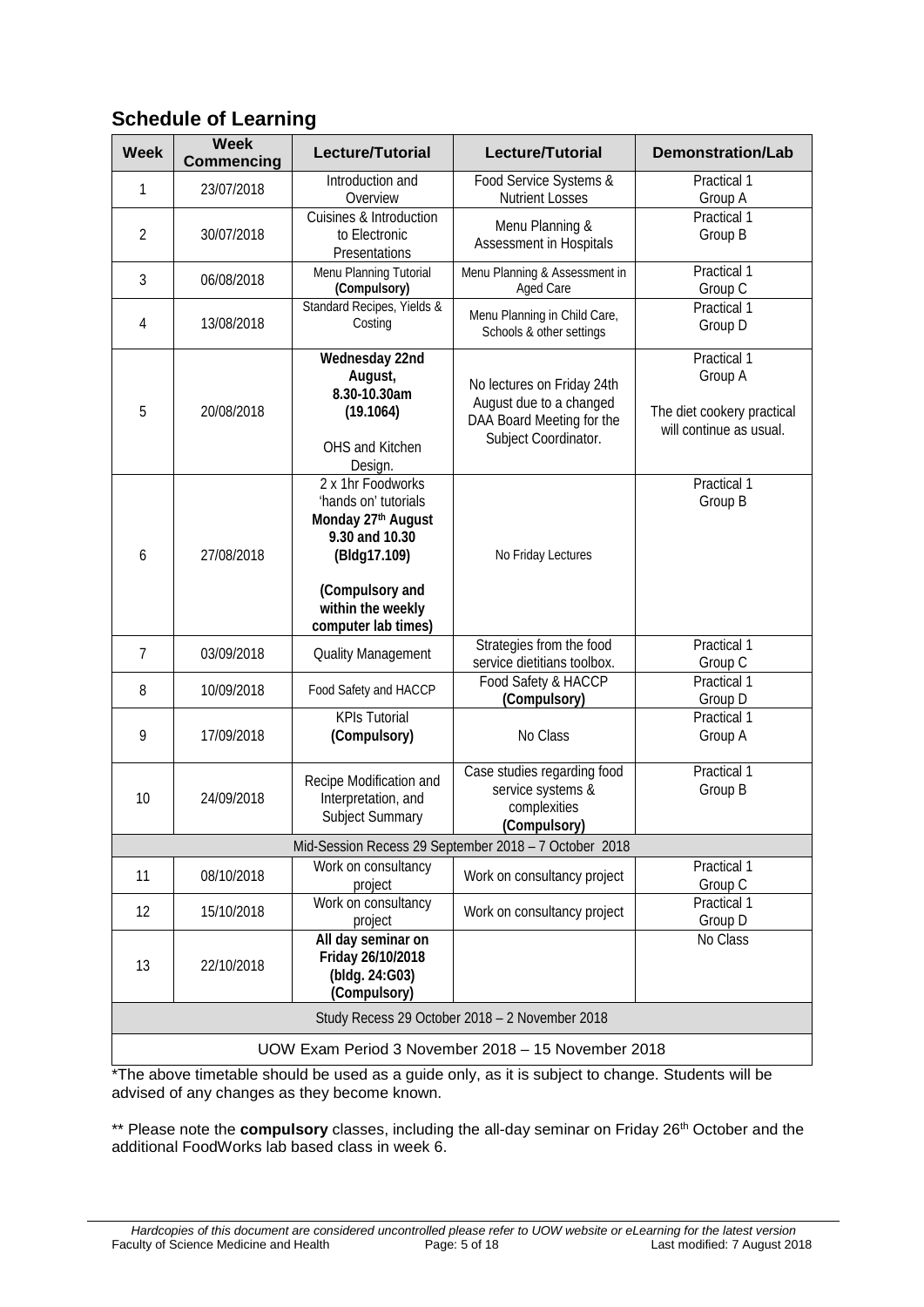## <span id="page-5-0"></span>**Assessment Summary**

| Assessment Item | Form of Assessment                                        | Due Date                                                                                                                                                                                          | Return/Feedback<br>Due Dates         | Weighting |
|-----------------|-----------------------------------------------------------|---------------------------------------------------------------------------------------------------------------------------------------------------------------------------------------------------|--------------------------------------|-----------|
| Assessment 1    | In Class Open Book<br>Quizzes (formative<br>feedback)     | 10/08/18<br>(week 3) and<br>21/09/18<br>(week 9)                                                                                                                                                  | Within 1 week                        | No marks  |
| Assessment 2    | <b>Cuisines Presentation</b>                              | 31/08/18<br>(week 6)                                                                                                                                                                              | Within 3 weeks<br>of submission      | 10%       |
| Assessment 3    | Menu Plan and Report                                      | 07/09/18<br>(week $7$ )                                                                                                                                                                           | Within 3 weeks<br>of submission      | 35%       |
| Assessment 4    | <b>Diet Cookery Report</b>                                | Two weeks<br>after your<br>last Diet<br>Cookery<br>Practical                                                                                                                                      | Within 3 weeks<br>of submission      | 15%       |
| Assessment 5    | <b>Group Consultancy</b><br>Presentation and 2<br>Reports | 3pm on<br>Thursday<br>25/10/2018<br>(Week 13)<br>for<br><b>PowerPoint</b><br>slides & 4pm<br>on Friday<br>26/20/2018<br>(Week 13)<br>for both<br>written<br>reports and<br>group<br>presentation. | After declaration<br>of subject mark | 40%       |
|                 |                                                           |                                                                                                                                                                                                   | <b>Total Marks</b>                   | 100%      |

# <span id="page-5-1"></span>**Details of Assessment Tasks**

Assessment tasks will be marked using explicit criteria that will be provided to students prior to submission.

| <b>Assessment 1</b>          | In Class Open Book Quizzes (formative feedback)                                                                                           |  |  |
|------------------------------|-------------------------------------------------------------------------------------------------------------------------------------------|--|--|
| Due date                     | First quiz: 10/08/18 (week 3) and second quiz: 21/09/18 (week 9)                                                                          |  |  |
| Weighting                    | No marks (formative assessment)                                                                                                           |  |  |
| Submission                   | Submit answer sheet in class                                                                                                              |  |  |
| Type of Collaboration        | Individual Assessment                                                                                                                     |  |  |
| Length                       | 20 minutes to complete in class. The questions will cover lecture topics<br>from the weeks before each quiz.                              |  |  |
| Details                      | A combination of multiple choice questions and short answer formats (up<br>to 20 questions in total).                                     |  |  |
| Subject Learning<br>Outcomes | 1, 2, 3, 4, 6, 7                                                                                                                          |  |  |
| Marking Criteria             | Formative assessment only<br>Answer sheets will be collected and marked.<br>Correct responses will be discussed at the following classes. |  |  |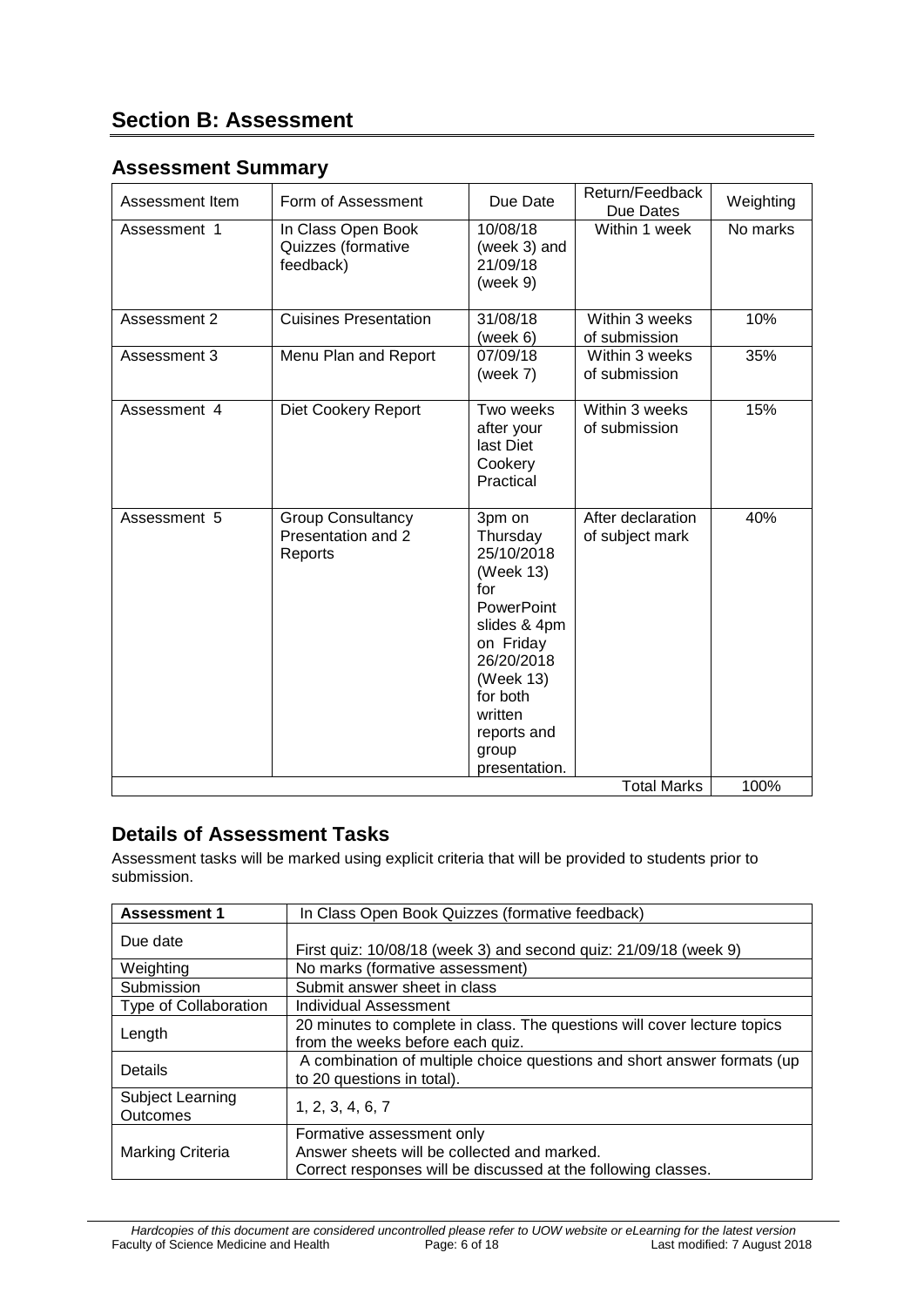| <b>Assessment 2</b>                                                                                                                      | <b>Cuisines Electronic Presentation</b>                                                                                                                                                                                                                                                                                                                                                                                                                                                                                                                                                                                                                                                                                                                                                                                                                                                                  |  |  |
|------------------------------------------------------------------------------------------------------------------------------------------|----------------------------------------------------------------------------------------------------------------------------------------------------------------------------------------------------------------------------------------------------------------------------------------------------------------------------------------------------------------------------------------------------------------------------------------------------------------------------------------------------------------------------------------------------------------------------------------------------------------------------------------------------------------------------------------------------------------------------------------------------------------------------------------------------------------------------------------------------------------------------------------------------------|--|--|
| Due date                                                                                                                                 | 31/08/18 (week 6)                                                                                                                                                                                                                                                                                                                                                                                                                                                                                                                                                                                                                                                                                                                                                                                                                                                                                        |  |  |
| Weighting                                                                                                                                | 10%                                                                                                                                                                                                                                                                                                                                                                                                                                                                                                                                                                                                                                                                                                                                                                                                                                                                                                      |  |  |
| Submit an electronic copy of your group digital presentation via upload to<br>Submission<br>eLearning or other site as outlined in class |                                                                                                                                                                                                                                                                                                                                                                                                                                                                                                                                                                                                                                                                                                                                                                                                                                                                                                          |  |  |
| Type of Collaboration                                                                                                                    | Group Project for electronic food and nutrition presentation on allocated<br>country                                                                                                                                                                                                                                                                                                                                                                                                                                                                                                                                                                                                                                                                                                                                                                                                                     |  |  |
| Length                                                                                                                                   | Maximum of 4 mins for the electronic presentation                                                                                                                                                                                                                                                                                                                                                                                                                                                                                                                                                                                                                                                                                                                                                                                                                                                        |  |  |
| Details                                                                                                                                  | Further details will be provided, along with a tutorial on preparing these<br>presentations.                                                                                                                                                                                                                                                                                                                                                                                                                                                                                                                                                                                                                                                                                                                                                                                                             |  |  |
| Style and format                                                                                                                         | Electronic Presentation (stand alone, 4 mins maximum) on staple foods,<br>food customs and dietary considerations of assigned country                                                                                                                                                                                                                                                                                                                                                                                                                                                                                                                                                                                                                                                                                                                                                                    |  |  |
| Subject Learning<br><b>Outcomes</b>                                                                                                      | 1, 4, 5, 9                                                                                                                                                                                                                                                                                                                                                                                                                                                                                                                                                                                                                                                                                                                                                                                                                                                                                               |  |  |
| <b>Marking Criteria</b>                                                                                                                  | Cuisines presentation in small groups (3-4 people) (10%)<br>A learning contract will be required from each group by Friday of<br>week 4, and 2 of the 10 marks for each individual will be determined<br>by anonymous peer review<br>Consider the country allocated to your group. Prepare a stand-alone<br>electronic presentation (4 mins maximum) based on the following:<br>-Location of the country and geographical influences<br>-What are the staple foods?<br>-Outline any relevant food customs<br>-Outline a typical day of meals and snacks<br>-Which foods and/or beverages are most problematic in achieving a<br>healthy diet?<br>-What considerations would need to be made if a person from this country<br>was in an Australian aged care facility?<br>- What would be the main barriers to adequate dietary intakes?<br>-Reflect and report on how you would meet their requirements. |  |  |

| <b>Assessment 3</b>          | Menu Plan and Report                                                                                                                                                                                                                                                                                                                                                                                                                                                                                                                                                                             |  |  |
|------------------------------|--------------------------------------------------------------------------------------------------------------------------------------------------------------------------------------------------------------------------------------------------------------------------------------------------------------------------------------------------------------------------------------------------------------------------------------------------------------------------------------------------------------------------------------------------------------------------------------------------|--|--|
| Due date                     | Individual Menu Plan and Report is due 07/9/2018 (Week 7)                                                                                                                                                                                                                                                                                                                                                                                                                                                                                                                                        |  |  |
| Weighting                    | 35%                                                                                                                                                                                                                                                                                                                                                                                                                                                                                                                                                                                              |  |  |
| Submission                   | Submit a hardcopy of your individual menu planning report in class (with                                                                                                                                                                                                                                                                                                                                                                                                                                                                                                                         |  |  |
|                              | coversheet attached)                                                                                                                                                                                                                                                                                                                                                                                                                                                                                                                                                                             |  |  |
| Type of Collaboration        | Individual Assessment for menu planning                                                                                                                                                                                                                                                                                                                                                                                                                                                                                                                                                          |  |  |
| Length                       | Maximum of 1200 words (not including menu plan or references)                                                                                                                                                                                                                                                                                                                                                                                                                                                                                                                                    |  |  |
| Details                      | Individual Report Development of a 7 day hospital menu template and 7<br>day hospital menu before evaluating the menu and considering it's<br>applicability for residential aged care.<br>Further details will be provided, along with a tutorial on preparing these<br>presentations.                                                                                                                                                                                                                                                                                                           |  |  |
| Style and format             | Individual Report for Menu Planning and Assessment                                                                                                                                                                                                                                                                                                                                                                                                                                                                                                                                               |  |  |
| Subject Learning<br>Outcomes | 1, 4, 5, 9                                                                                                                                                                                                                                                                                                                                                                                                                                                                                                                                                                                       |  |  |
| <b>Marking Criteria</b>      | Using the NSW Agency for Clinical Innovation (ACI) Nutrition Standards<br>for Adult Inpatients in NSW Hospitals develop a seven day menu<br>template, then plan a seven day patient menu for a 600 bed hospital in a<br>metropolitan area of Sydney. The hospital consists of 250 medical, 150<br>surgical, 50 oncology beds, 50 psychiatric beds and 100 aged care beds.<br>It operates on a hot-plated cook-chill system. This menu also provides the<br>two main hot choices, soup and dessert for lunch for 100 Meals on<br>Wheels consumers. The average length of stay is 2 days; 20% CALD |  |  |

*Hardcopies of this document are considered uncontrolled please refer to UOW website or eLearning for the latest version* Faculty of Science Medicine and Health Page: 7 of 18 Last modified: 7 August 2018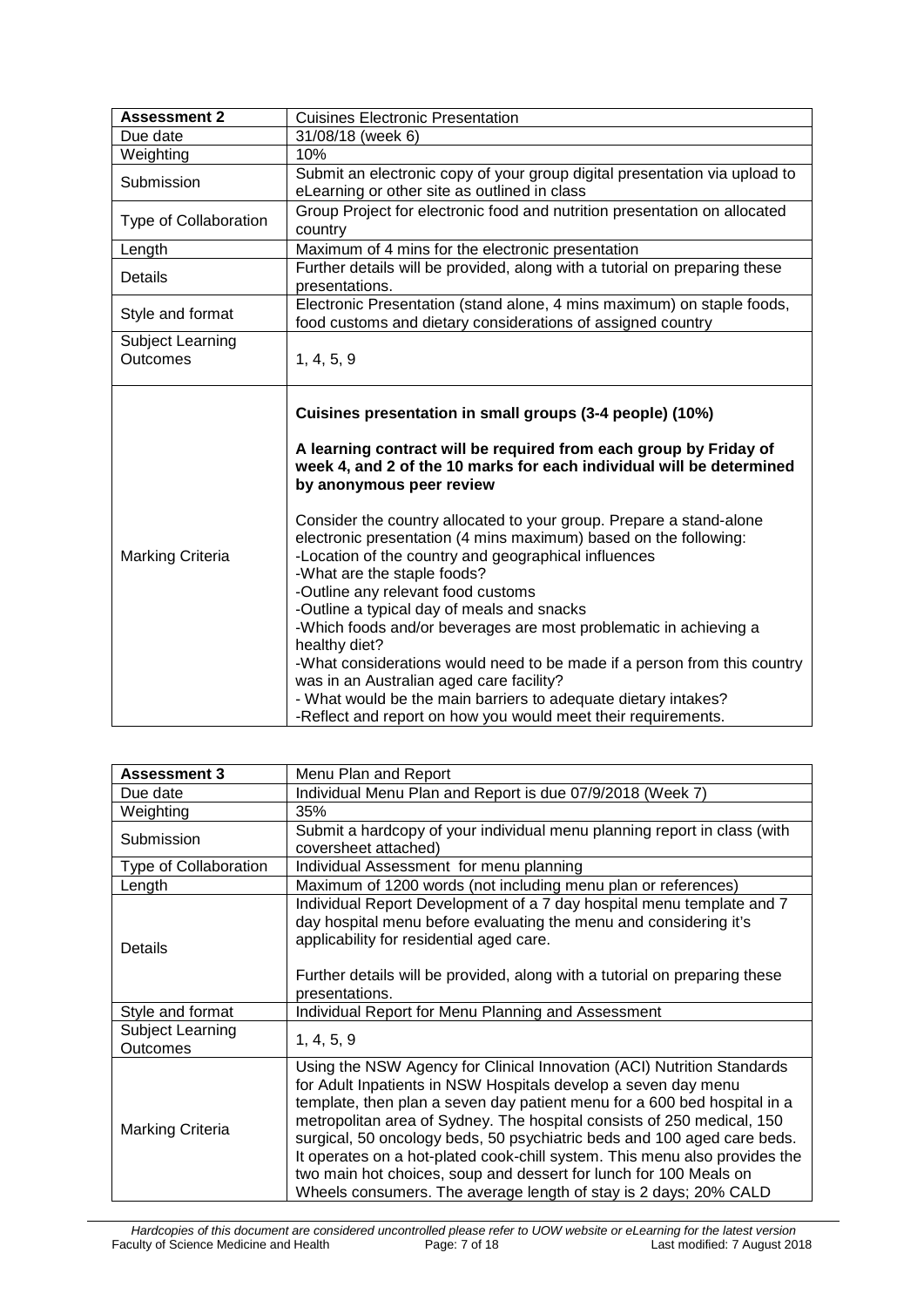|    | (primarily Vietnamese, Thai and Chinese backgrounds); average age is<br>75 years. (Please present all 7 days of the menu on one page in A3<br>landscape format).                                                                                                                                     |
|----|------------------------------------------------------------------------------------------------------------------------------------------------------------------------------------------------------------------------------------------------------------------------------------------------------|
|    | Assessment 1 will be marked in regard to responses to the following<br>questions. A marking rubric will be available on the Moodle site.                                                                                                                                                             |
|    | 1. A description of other information needed in planning, and an<br>explanation of the other people to communicate with to plan an<br>appropriate menu for this hospital.                                                                                                                            |
|    | 2. Develop a Seven Day Menu Template based on the NSW<br>Hospital Standards. Consider minimum choice standards, serving<br>sizes and the bands                                                                                                                                                       |
|    | 3. Provide a Seven Day Menu that you have developed for this<br>hospital                                                                                                                                                                                                                             |
|    | 4. Include a sample of a one day menu layout on A4 paper that a<br>patient would receive. You should include on this sample menu<br>all other regular choices that a patient would be offered (e.g.<br>cereals, breads, beverages, condiments).                                                      |
|    | 5. Evaluate your menu using the minimum choice standards, the<br>serving size information and bands of the NSW Agency for<br>Clinical Innovation (ACI) Nutrition Standards for Adult Inpatients<br>in NSW Hospitals. Explain the strengths and weaknesses of your<br>menu for the given hospital.    |
| 6. | Discuss the principles of a HOT-plated cook-chill system. Provide<br>an explanation about why certain items (due to the food service<br>system and other reasons) were not included on your menu.                                                                                                    |
|    | 7. How suitable is your menu for people living in residential aged<br>care? Assess your hospital menu using the Bartl and Bunney<br>nutrition resource (Best Practice Food and Nutrition Manual for<br>Aged Care Homes) for Residential Aged Care Facilities (RACFs)<br>and comment on the findings. |
| 8. | Discuss the similarities and differences in planning menus for<br>hospitals and residential aged care facilities.                                                                                                                                                                                    |
|    | 9. What considerations would be needed for your menu if it was to<br>be considered for a paediatric setting?                                                                                                                                                                                         |
|    | 10. Compare your hospital menu to the ACI Nutrition Standards for<br>Consumers of Inpatient Mental Health Services. How well does<br>your menu meet these and explain the reasons for any<br>differences? A tabular format may be used to compare and<br>contrast.                                   |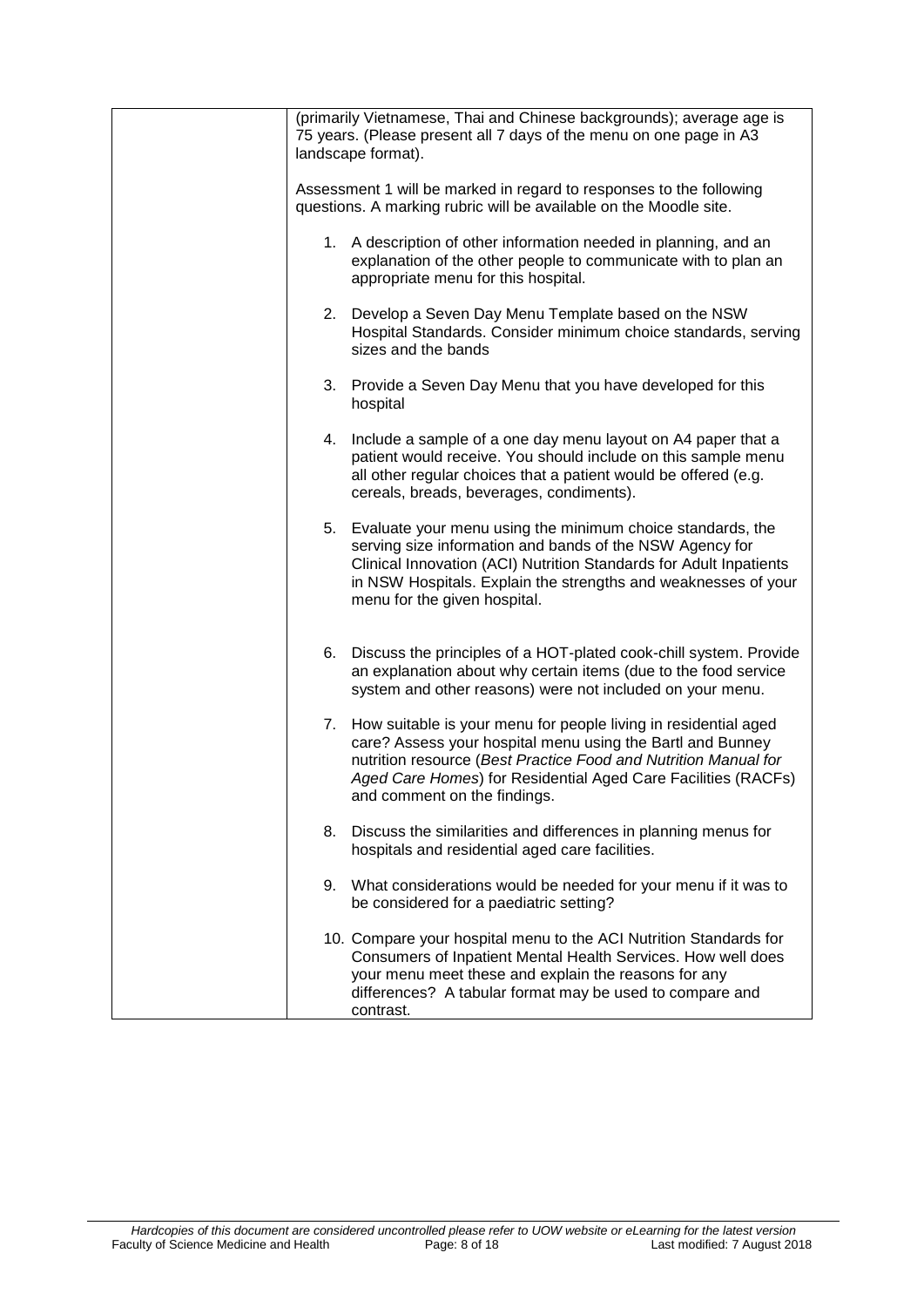| <b>Assessment 4</b>                 | Diet Cookery Report                                                                                                                                                                                                                                                                                                                                                                                                                                                                                                                                                                                                                                                                                                        |  |  |
|-------------------------------------|----------------------------------------------------------------------------------------------------------------------------------------------------------------------------------------------------------------------------------------------------------------------------------------------------------------------------------------------------------------------------------------------------------------------------------------------------------------------------------------------------------------------------------------------------------------------------------------------------------------------------------------------------------------------------------------------------------------------------|--|--|
| Due date                            | Two weeks after your last Diet Cookery Practical                                                                                                                                                                                                                                                                                                                                                                                                                                                                                                                                                                                                                                                                           |  |  |
| Weighting                           | 15%                                                                                                                                                                                                                                                                                                                                                                                                                                                                                                                                                                                                                                                                                                                        |  |  |
| Submission                          | Submit a hardcopy (with cover sheet) to the Subject Coordinator                                                                                                                                                                                                                                                                                                                                                                                                                                                                                                                                                                                                                                                            |  |  |
| Type of Collaboration               | Individual Assessment                                                                                                                                                                                                                                                                                                                                                                                                                                                                                                                                                                                                                                                                                                      |  |  |
| Length                              | Questions outlined in Practical Manual                                                                                                                                                                                                                                                                                                                                                                                                                                                                                                                                                                                                                                                                                     |  |  |
| Details                             | The questions relate to the three Diet Cookery Practicals and are outlined<br>in the Diet Cookery Manual                                                                                                                                                                                                                                                                                                                                                                                                                                                                                                                                                                                                                   |  |  |
| Style and format                    | Report                                                                                                                                                                                                                                                                                                                                                                                                                                                                                                                                                                                                                                                                                                                     |  |  |
| <b>Subject Learning</b><br>Outcomes | 9 and 10:<br>a) Modify domestic standard recipes to be lower in fat, sodium, sugar,<br>higher in fibre, gluten free or low protein in the following food types:<br>meat/poultry/seafood<br>fruit/vegetables/desserts<br>cereal foods<br>b) Conduct food experiments and evaluate results.<br>c) Develop recipes suitable for large-scale production.<br>d) Apply principles of food hygiene standards to a food service operation.<br>e) Develop a standardised recipe incorporating simple HACCP<br>procedures.<br>f) Evaluate commercial menus; reflect and articulate their suitability for<br>texture modified diets<br>g) Demonstrate an ability to review, evaluate and report on a small food<br>service operation. |  |  |
| <b>Marking Criteria</b>             | Assessment 3 will be marked using the following criteria:<br>1. Short answer questions<br>Information about the marks available for each of the questions is outlined<br>in the Diet Cookery Manual                                                                                                                                                                                                                                                                                                                                                                                                                                                                                                                        |  |  |

| <b>Assessment 5</b>          | Group Consultancy Presentation and Reports                                                                                                                                                                                                                                                                                                                  |  |
|------------------------------|-------------------------------------------------------------------------------------------------------------------------------------------------------------------------------------------------------------------------------------------------------------------------------------------------------------------------------------------------------------|--|
| Due date                     | 3pm on Thursday 25/10/2017 (Week 13) for PowerPoint slides & 4pm on                                                                                                                                                                                                                                                                                         |  |
|                              | Friday 26/10/2017 (Week 13) for written report and group presentation.                                                                                                                                                                                                                                                                                      |  |
| Weighting                    | 40%                                                                                                                                                                                                                                                                                                                                                         |  |
| Submission                   | A group learning contract needs to be submitted by the Friday of week 7,<br>where each team member will outline their responsibilities.<br>An anonymous peer review assessment will be submitted by each<br>student, along with the final report. This will determine 5 of the marks for<br>each student, so each student may obtain an individual mark.    |  |
|                              | Submit an electronic copy of your group digital presentation via upload to<br>eLearning or other site as outlined in class<br><b>AND</b>                                                                                                                                                                                                                    |  |
|                              | Submit a hardcopy (with cover sheet) to the Subject Coordinator                                                                                                                                                                                                                                                                                             |  |
| Turnitin                     | This assessment task has been set up to be checked by Turnitin, a tool<br>for checking if it has unreferenced content. You can submit your<br>assessment task to Turnitin prior to the due date and Turnitin will give you<br>an originality report. You can then make any changes that may be<br>required and re-submit you final version by the due date. |  |
| Type of Collaboration        | <b>Group Project</b>                                                                                                                                                                                                                                                                                                                                        |  |
| Length                       | Presentation 12 min presentation (each student to speak) and 5 min<br>question and discussion<br>A Maximum of 10 pages of content, including executive summary,<br>conclusions and recommendations in priority order.<br>Appendices and References may be on additional pages.                                                                              |  |
| <b>Details</b>               | Group presentation times will be allocated two weeks before.<br>Attendance at all presentations is compulsory. A roll will be taken.                                                                                                                                                                                                                        |  |
| Style and format             | <b>Presentation and Report</b>                                                                                                                                                                                                                                                                                                                              |  |
| Subject Learning<br>Outcomes | 2, 3, 4, 6, 7, 8, 9,                                                                                                                                                                                                                                                                                                                                        |  |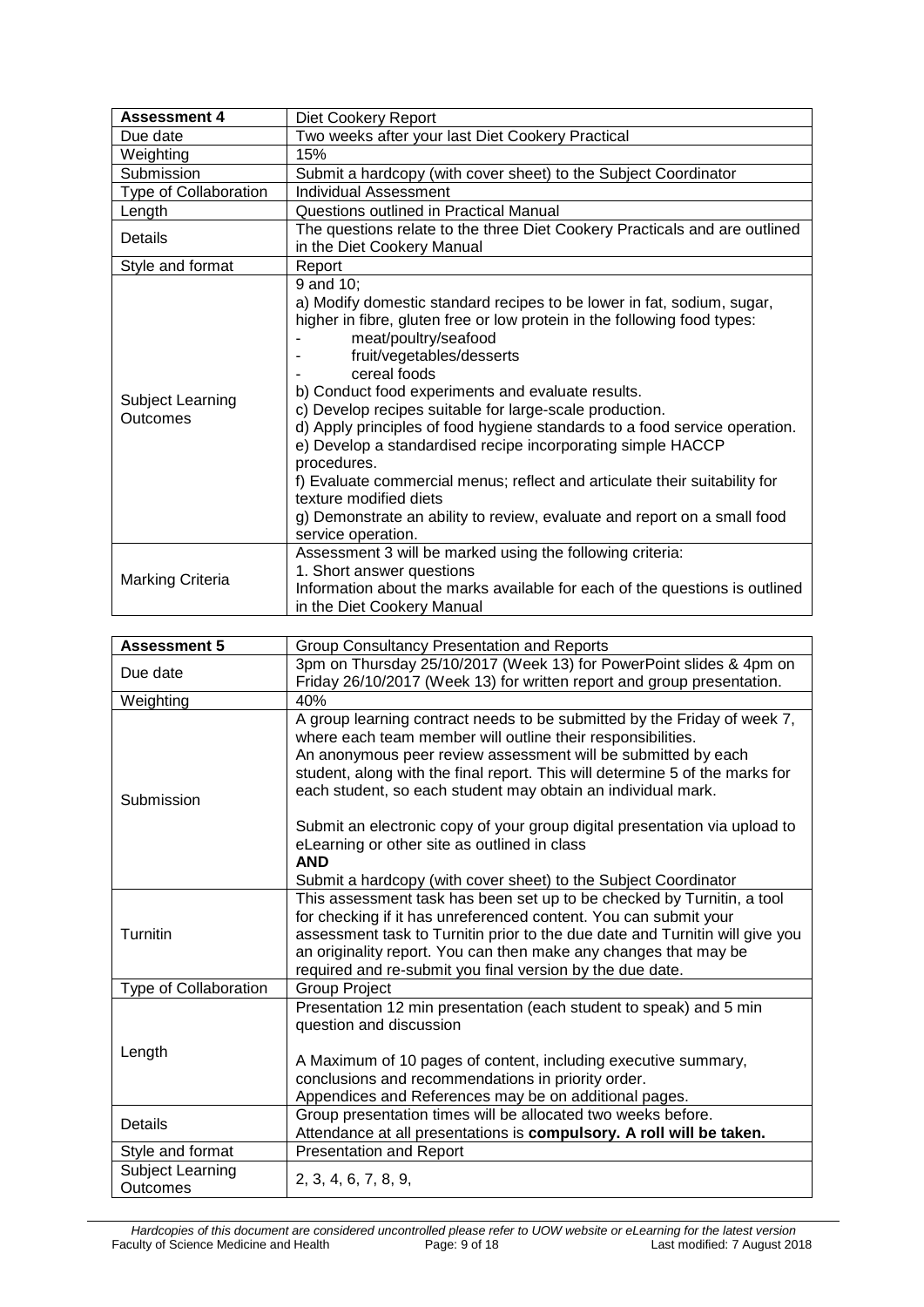|                         | Assessment 5 involves two parts for DIET966.                                                                                                                                                                                                                                                                                                                                                                      |
|-------------------------|-------------------------------------------------------------------------------------------------------------------------------------------------------------------------------------------------------------------------------------------------------------------------------------------------------------------------------------------------------------------------------------------------------------------|
|                         | Part A: Authentic Consultancy Review and Report<br>This will be marked using the following criteria:<br>1. Presentation content 5%<br>2. Presentation skills 2%<br>5%<br>3. Peer mark<br>4. Project report 20%                                                                                                                                                                                                    |
|                         | You will need to arrange yourselves into groups of 3-4 students and<br>arrange a food service venue for this assessment. It is advisable that you<br>arrange your group and a venue to review early in session, so that you<br>are ready to conduct visits and interviews later in the session.                                                                                                                   |
|                         | Project Brief:<br>1. You have been asked to review the food service provided at a<br>particular site. The manager wants you to make some minimal changes<br>that will have the maximum positive impact on the service for very little<br>financial outlay.                                                                                                                                                        |
|                         | 2. Your report should review all aspects of the service including:<br>• food service system<br>• staffing<br>$•$ menu                                                                                                                                                                                                                                                                                             |
|                         | • budget and meal costs where possible<br>• training<br>• kitchen design<br>$\cdot$ OH&S<br>• quality and consumer service                                                                                                                                                                                                                                                                                        |
| <b>Marking Criteria</b> | • food safety                                                                                                                                                                                                                                                                                                                                                                                                     |
|                         | Your presentation should include the following topics:<br>• food service system<br>$•$ menu                                                                                                                                                                                                                                                                                                                       |
|                         | • kitchen design<br>• OH&S<br>• food safety                                                                                                                                                                                                                                                                                                                                                                       |
|                         | • quality and consumer service                                                                                                                                                                                                                                                                                                                                                                                    |
|                         | 3. Where possible, evaluate the service against the relevant food service<br>standards.                                                                                                                                                                                                                                                                                                                           |
|                         | 4. It is expected that to complete this assessment students will need to<br>spend up to 3 days of on-site research, including observation and<br>interview times.                                                                                                                                                                                                                                                 |
|                         | Part B: Commercial menu review regarding texture modification<br>component                                                                                                                                                                                                                                                                                                                                        |
|                         | Compile a written group report addressing these questions.<br>8%                                                                                                                                                                                                                                                                                                                                                  |
|                         | In your existing small group of 3-4 people you will need to choose 5<br>restaurants or cafes for which you can obtain a copy of the menu that is<br>available to consumers (online menus acceptable). You will need to<br>review the menu and determine which (if any) of the dishes in their<br>current format are suitable for the following diet types:<br>Smooth Pureed<br>$\bullet$<br>Minced and Moist<br>٠ |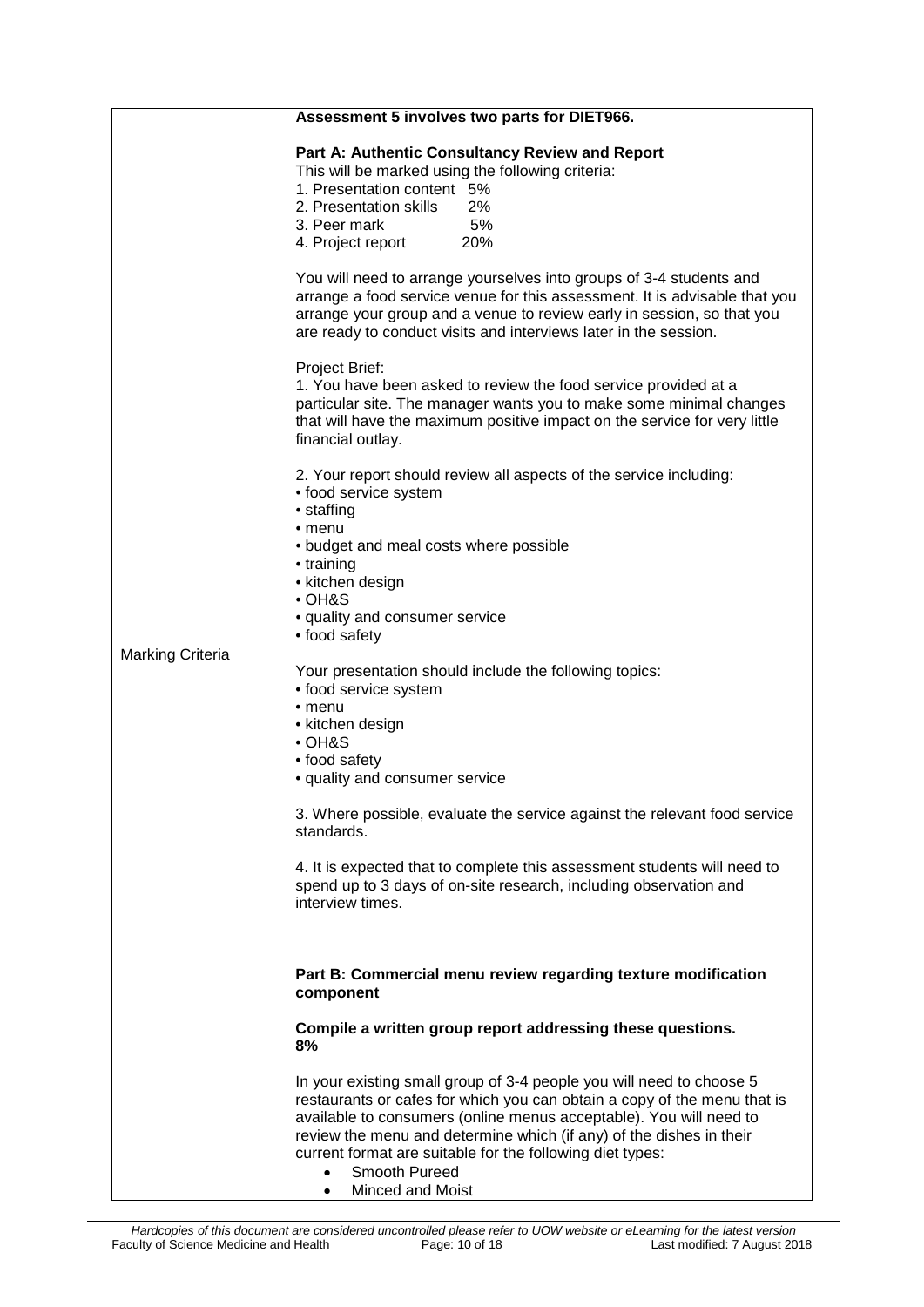| Soft<br>Thickened fluids (of any of the consistencies in the Aust. Stds*.)                                                                                                                                                                      |
|-------------------------------------------------------------------------------------------------------------------------------------------------------------------------------------------------------------------------------------------------|
|                                                                                                                                                                                                                                                 |
| You will need to need to enquire with them about their ability to plan<br>meals for any of the three texture modified diet types if a reservation was<br>hypothetically made in advance.                                                        |
| What variety (if any) would be available for someone requiring either a<br>smooth pureed, minced and moist or soft diet? Consider the whole meal,<br>including entrée and dessert,                                                              |
| Imagine that you need to follow a puree diet and that you are planning to<br>dine out with friends or family at one of these restaurants. How do you<br>feel about the meal options available? What choices do you have? What<br>would you eat? |
| Describe the concerns you might have with eating out?                                                                                                                                                                                           |
| Suggest 3 practical recommendations regarding the preparation of<br>suitably textured puree options.                                                                                                                                            |
| Provide 3 practical recommendations regarding the presentation and<br>plating aspects of the puree meal options.                                                                                                                                |
| * Cichero J, Atherton M, Bellis-Smith N & Suter M (2007). Texture-<br>modified foods and thickened fluids as used for individuals with<br>dysphagia: Australian standardised labels and definitions                                             |

## <span id="page-10-0"></span>**Minimum Requirements for a Pass in this Subject**

To receive a clear pass in this subject a total mark of 50% or more must be achieved. In addition, failure to meet any of the minimum performance requirements is grounds for awarding a Technical Fail (TF) in the subject, even where total marks accumulated are greater than 50%.

The minimum performance requirements for this subject are:

- pass all assessment tasks
- meet the minimum participation requirements set out below

#### <span id="page-10-1"></span>**Minimum Student Attendance and Participation**

It is expected that students will allocate 12 hrs based on credit points hours per week to this subject, including any required class attendance, completion of prescribed readings and assessment tasks.

Student attendance at compulsory tutorials, computer laboratory in week 6, practicals, seminars and/or simulations is compulsory and students must attend 100% of classes. **Rolls will be taken.** Absences will require the submission of an application for Academic Consideration via SOLS and the presentation of suitable documentation, for example a Medical Certificate, to Student Central as soon as practical. For further details about applying for academic consideration visit the Student Central webpage:<http://www.uow.edu.au/student/central/academicconsideration/index.html>

### <span id="page-10-2"></span>**Scaling**

Scaling will not occur in this subject in the form of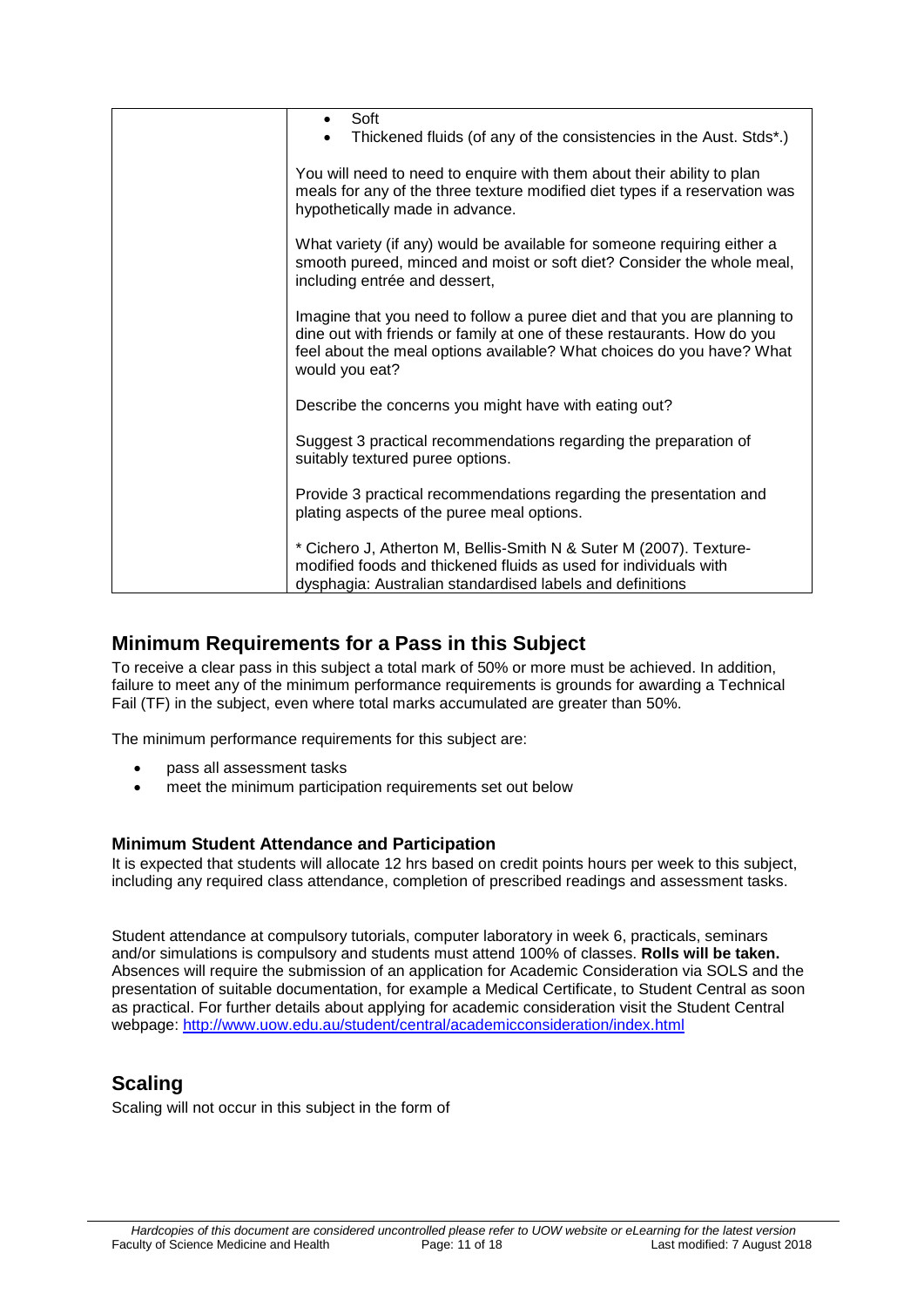## <span id="page-11-0"></span>**Late Submission**

Late submission of an assessment task without an approved extension of the deadline is not acceptable. If you are unable to submit an assessment due to extenuating circumstances (e.g. medical grounds or compassionate grounds), you can make an application of academic consideration. Not all circumstances qualify for academic consideration. For further details about applying for academic consideration visit the Student Central webpage: <http://www.uow.edu.au/student/central/academicconsideration/index.html>

#### <span id="page-11-1"></span>**Late Submission Penalty – at 5%**

Late submission of an assessment task without an approved extension of the deadline is not acceptable. Marks will be deducted for late submission at the rate of 5% of the total possible marks for that particular assessment task per day. This means that if a piece of work is marked out of 100, then the late penalty will be 5 marks per day (5% of 100 possible marks per day). The formula for calculating the late penalty is: the total possible marks x 0.05 x number of days late. For the purposes of this policy a weekend (Saturday and Sunday) will be regarded as two days.

For example:

- Student A submits an assignment which is marked out of 100. The assignment is submitted 7 days late. This means that a late penalty of 35 marks will apply (100 x 0.05 x 7). The assignment is marked as per normal out of 100 and is given a mark of 85/100, and then the late penalty is applied. The result is that the student receives a final mark of 50/100 for the assignment (85 (original mark) – 35 marks (late penalty) =  $50/100$  (final mark)).
- Student B submits a report which is marked out of 20. The report is submitted three days late. This means that a late penalty of 3 marks will apply ((20 x 0.05 x 3). The report is marked as per normal out of 20 and is given a mark of 17/20, and then the late penalty is applied. The result is that the student receives a final mark of 14/20 for the report (17 (original mark) – 3 marks (late penalty) =  $14/20$  (final mark)).

No marks will be awarded for work submitted either after the assessment has been returned to the students or more than two weeks after the due date, whichever is the sooner. This does not apply to situations where a particular assessment task is undertaken by students at different times throughout the session, but where the assessment is based on experiments or case studies specific to a student. In this case no marks will be awarded for work submitted more than two weeks after the due date.

Notwithstanding this, students must complete all assessment tasks to a satisfactory standard and submit them, regardless of lateness or loss of marks, where submission is a condition of satisfactorily completing the subject.

### <span id="page-11-2"></span>**Supplementary Assessments**

Supplementary assessment may be offered to students whose performance in this subject is close to that required to pass the subject, and are otherwise identified as meriting an offer of a supplementary assessment. The precise form of supplementary assessment will be determined at the time the offer of a supplementary assessment is made.

Students can log on to SOLS and click on the link titled "Supplementary Assessment" to view any applicable offers or use the following link; <http://www.uow.edu.au/student/exams/suppassess/index.html>

### <span id="page-11-3"></span>**System of Referencing Used for Written Work**

The Author-Date (Harvard) referencing system should, unless otherwise specified for a particular assessment (check Details of Assessment Tasks), be utilised. A summary of the Harvard system can be accessed on the Library website at: <http://uow.libguides.com/refcite>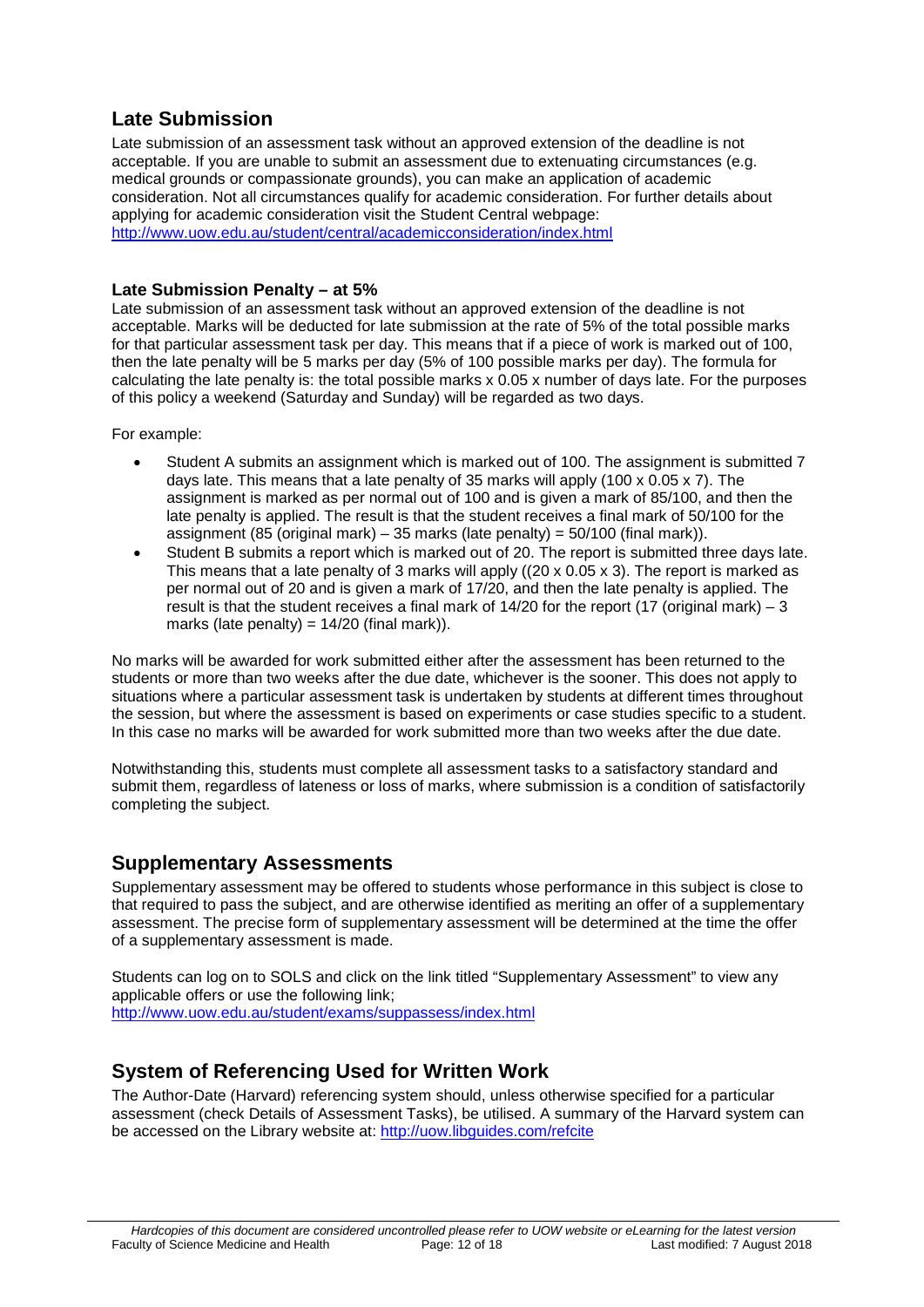## <span id="page-12-0"></span>**Submission of Assessments**

Refer to the submission requirements under the details of the individual assessments. Students should ensure that they receive a receipt acknowledging submission. Students will be required to produce this in the event that an assessment task is considered to be lost. Students are also expected to keep a copy of all their submitted assessments in the event that re-submission is required.

Students may post their assessments to:

StudentHub 41 (41.138B) University of Wollongong Wollongong NSW 2522

Assessments will be considered submitted on the date of postage. It is the student's responsibility to ensure they have evidence of their submission date if it arrives at the office after due date.

Distance students who would like to have marked assessments returned must include a stamped self- addressed envelope with the posted assessment.

## <span id="page-12-1"></span>**Assessment Return**

Students will be notified when they can collect or view their marked assessment. In accordance with University Policy marked assessments will usually only be held for 21 days after the declaration of marks for that assessment.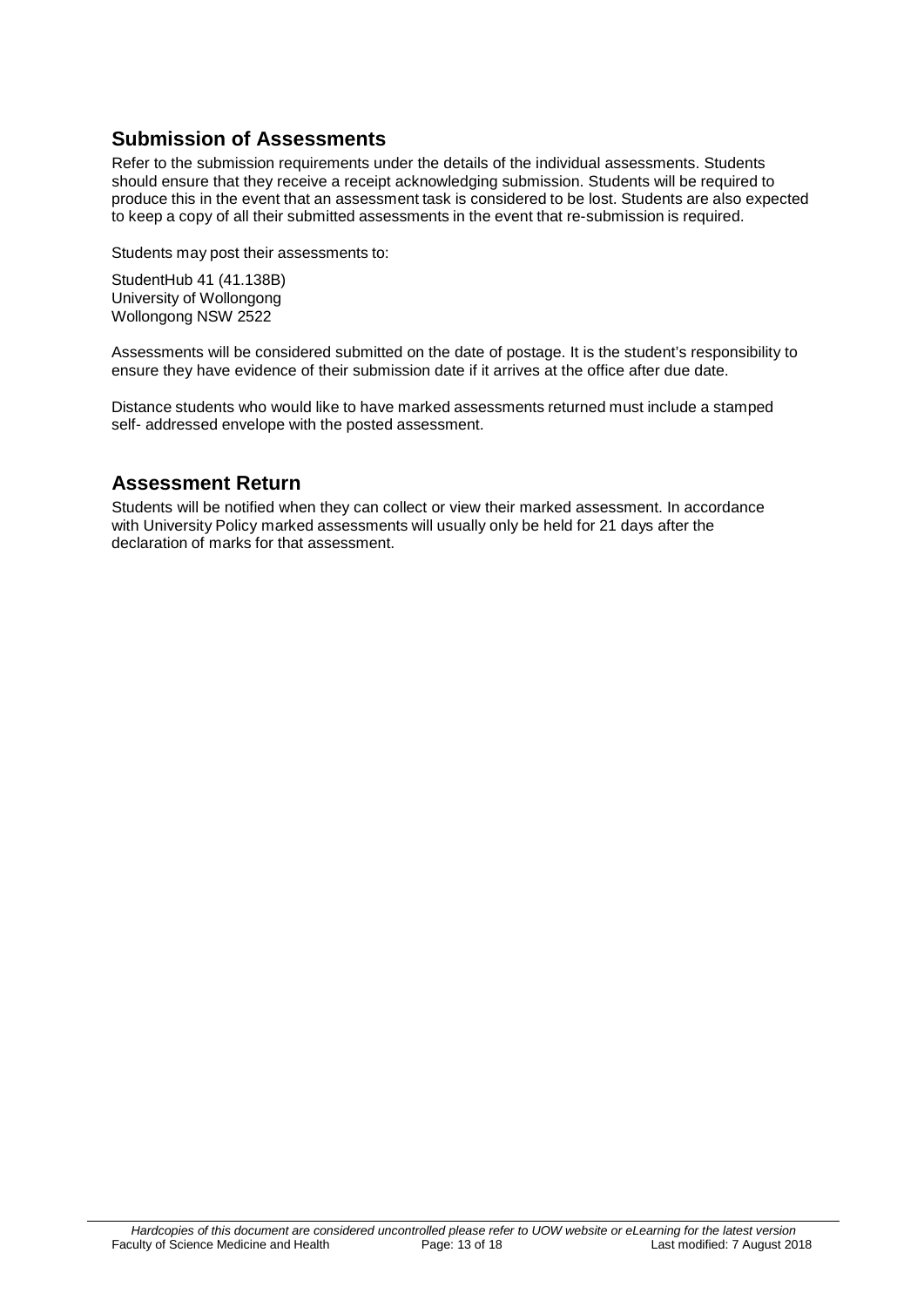# <span id="page-13-0"></span>**Section C: General Advice**

Students should refer to the Faculty of Science, Medicine and Health website for information on policies, learning and support services and other general advice.

## <span id="page-13-1"></span>**Student Consultation and Communication**

University staff receive many emails each day. In order to enable them to respond to your emails appropriately and in a timely fashion, students are asked to observe basic requirements of professional communication.

#### *Please ensure that you include your full name and student number and identify your practical class or tutorial group in your email so that staff know who they are communicating with and can follow-up personally where appropriate.*

#### *Consider what the communication is about*

- Is your question addressed elsewhere (e.g. in the subject outline or, on the eLearning site)?
- Is it something that is better discussed in person or by telephone? This may be the case if your query requires a lengthy response or a dialogue in order to address. If so, see consultation times above and/or schedule an appointment.
- Are you addressing your request to the most appropriate person?

#### *Specific email subject title to enable easy identification of issue*

• Identify the subject code of the subject you are enquiring about (as staff may be involved in more than one subject) put this in the email subject heading. Add a brief, specific query reference after the subject code where appropriate.

#### *Professional courtesy*

- Address the staff member appropriately by name (and formal title if you do not yet know them).
- Use full words (avoid 'text-speak' abbreviations), correct grammar and correct spelling.<br>• Be respectful and courteous.
- Be respectful and courteous.
- Allow  $3 4$  working days for a response before following up. If the matter is legitimately urgent, you may wish to try telephoning the staff member (and leaving a voicemail message if necessary) or inquiring at the School Office.

### <span id="page-13-2"></span>**eLearning Space**

This subject has materials and activities available via eLearning. To access eLearning you must have a UOW user account name and password, and be enrolled in the subject. eLearning is accessed via SOLS (student online services). Log on to SOLS and then click on the eLearning link in the menu column. For information regarding the eLearning spaces please use the following link: <https://www.uow.edu.au/student/elearning/index.html>

#### <span id="page-13-3"></span>**Use of Internet Sources**

Students are able to use the Internet to access the most current information on relevant topics and information. Internet sources should only be used after careful critical analysis of the currency of the information, the role and standing of the sponsoring institution, reputation and credentials of the author, the clarity of the information and the extent to which the information can be supported or ratified by other authoritative sources.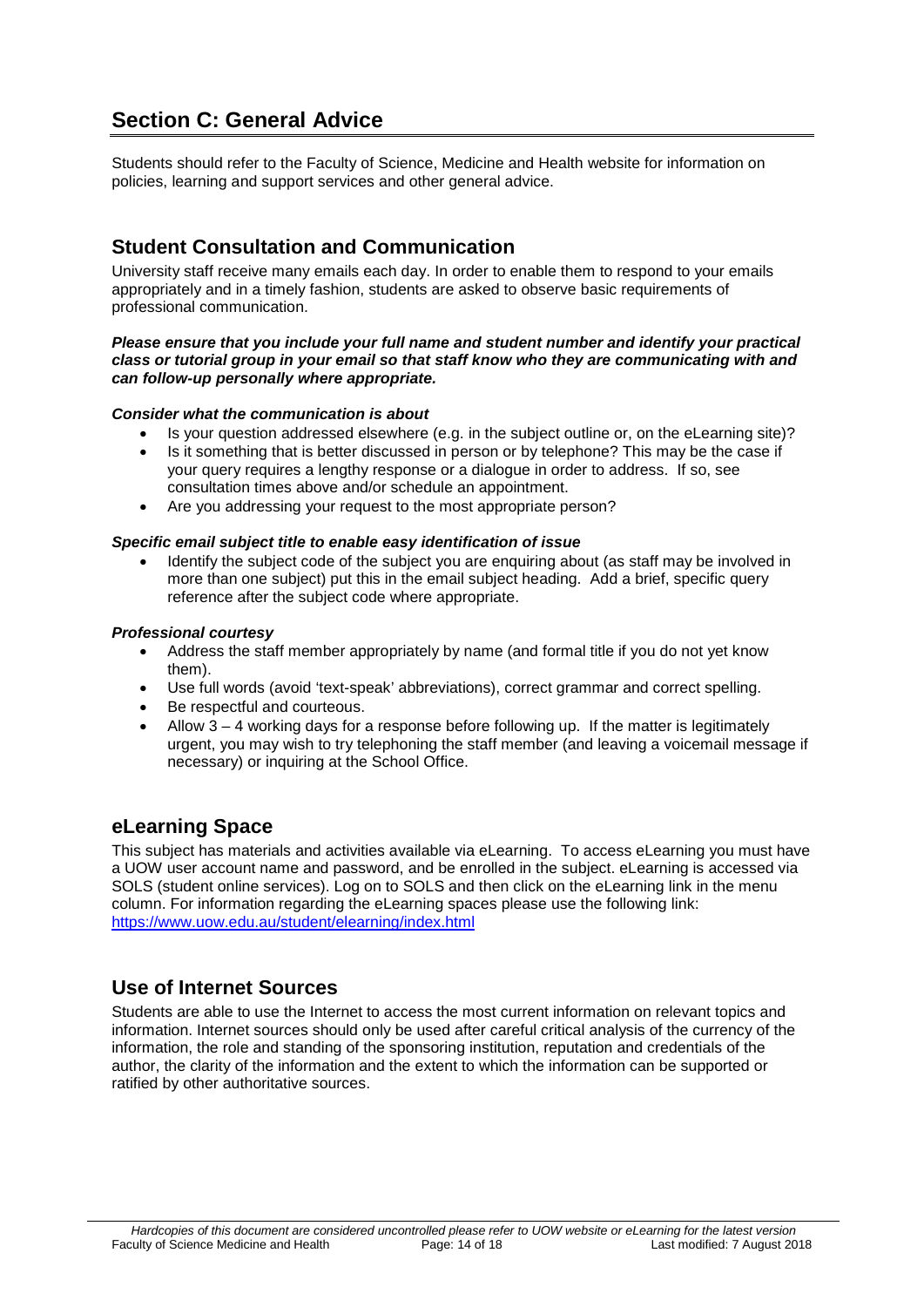## <span id="page-14-0"></span>**Lecture, Tutorial, Laboratory Times**

#### **On campus**

All timetable information is subject to variation. Check latest timetabling information on the 'Current Student' webpage on UOW website or log into SOLS to view your personal timetable prior to attending classes.

<http://www.uow.edu.au/student/index.html> Timetable information can be accessed from <https://www.uow.edu.au/student/timetables/> Key University Dates can be accessed from <http://www.uow.edu.au/student/dates/index.html>

## <span id="page-14-1"></span>**Extraordinary Changes for the Subject after Release of the Subject Outline**

In extraordinary circumstances the provisions stipulated in this Subject Outline may require amendment after the Subject Outline has been distributed. All students enrolled in the subject must be notified and have the opportunity to provide feedback in relation to the proposed amendment, prior to the amendment being finalised.

## <span id="page-14-2"></span>**Learning Analytics**

Data on student performance and engagement (such as Moodle and University Library usage, task marks, use of SOLS) will be available to the Subject Coordinator to assist in analysing student engagement, and to identify and recommend support to students who may be at risk of failure. If you have questions about the kinds of data the University uses, how we collect it, and how we protect your privacy in the use of this data, please refer to

<http://www.uow.edu.au/dvca/bala/analytics/index.html>

### <span id="page-14-3"></span>**The Assessment Quality Cycle**

The Assessment Quality Cycle provides a level of assurance that assessment practice across the University is appropriate, consistent and fair.

Assessment Quality Cycle Activities are undertaken to contribute to the continuous improvement of assessment and promote good practices in relation to the:

- a. design of the assessment suite and individual assessment tasks;
- b. marking of individual assessment tasks;
- c. finalisation of subject marks and grades; and
- d. review of the subject prior to subsequent delivery

Copies of student work may be retained by the University in order to facilitate quality assurance of assessment processes.

### <span id="page-14-4"></span>**Academic Integrity Policy**

The full policy on Academic Integrity Policy is found in the Policy Directory on the UOW website.

"The University's Academic Integrity Policy, Faculty Handbooks and subject guides clearly set out the University's expectation that students submit only their own original work for assessment and avoid plagiarising the work of others or cheating. Re-using any of your own work (either in part or in full) which you have submitted previously for assessment is not permitted without appropriate acknowledgement or without the explicit permission of the Subject Coordinator. Plagiarism can be detected and has led to students being expelled from the University.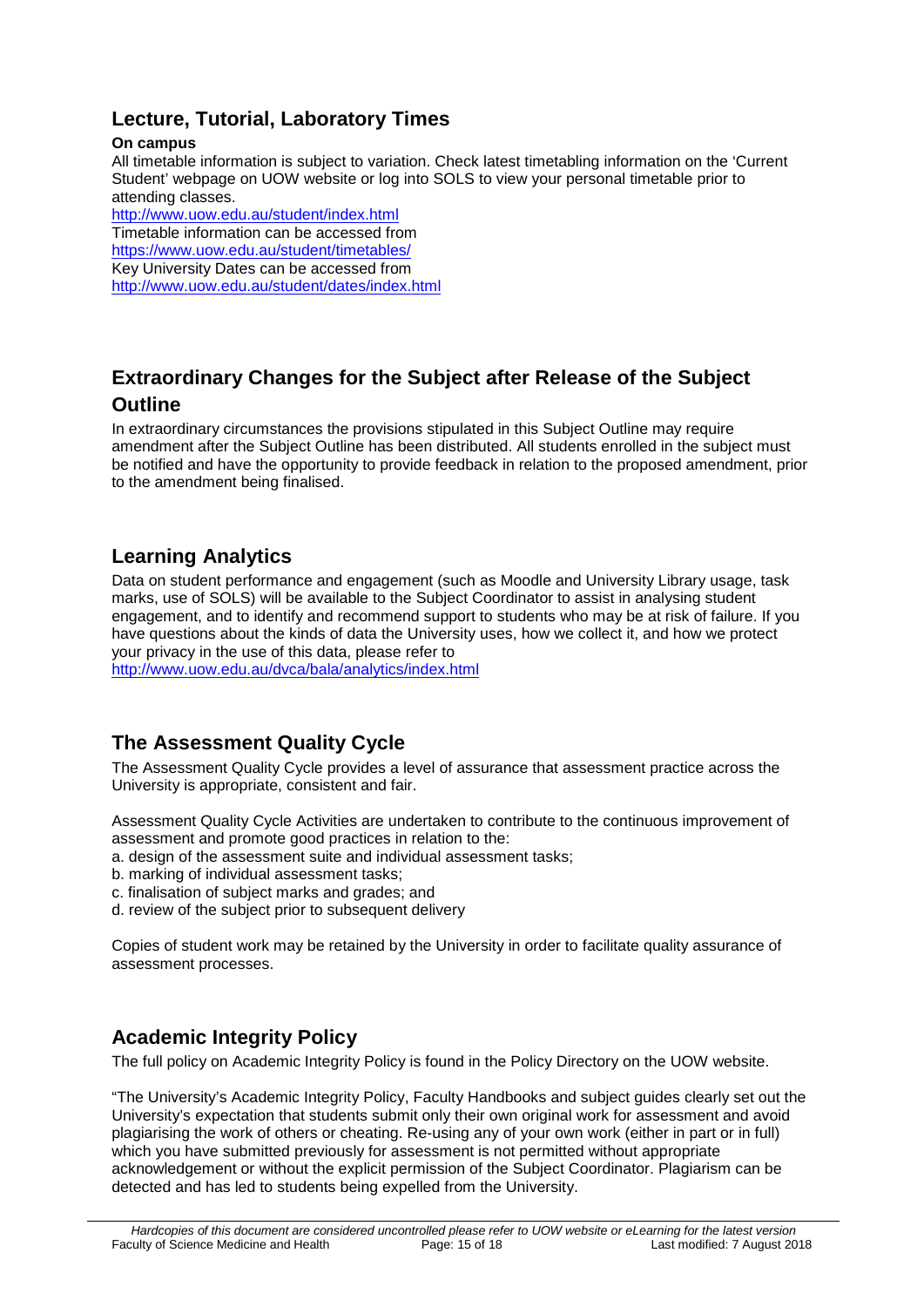The use by students of any website that provides access to essays or other assessment items (sometimes marketed as 'resources'), is extremely unwise. Students who provide an assessment item (or provide access to an assessment item) to others, either directly or indirectly (for example by uploading an assessment item to a website) are considered by the University to be intentionally or recklessly helping other students to cheat. Uploading an assessment task, subject outline or other course materials without express permission of the university is considered academic misconduct and students place themselves at risk of being expelled from the University."

## <span id="page-15-0"></span>**Student Academic Complaints Policy (Coursework or Higher Degree Research)**

In accordance with the Coursework Student Academic Complaints Policy, a student may request an explanation of a mark for an assessment task or a final grade for a subject consistent with the student's right to appropriate and useful feedback on their performance in an assessment task. Refer to the Coursework Student Academic Complaints Policy for further information.

## <span id="page-15-1"></span>**Student Support Services and Facilities**

Students can access information on student support services and facilities at the following link. This includes information on "Academic Support", "Starting at University, "Help at University" as well as information and support on "Careers and Jobs".<http://www.uow.edu.au/student/services/index.html>

## <span id="page-15-2"></span>**Student Etiquette**

Guidelines on the use of email to contact teaching staff, mobile phone use in class and information on the university guide to eLearning 'Netiquette' can be found at <https://www.uow.edu.au/student/learningcoop/software/emailetiquette/index.html>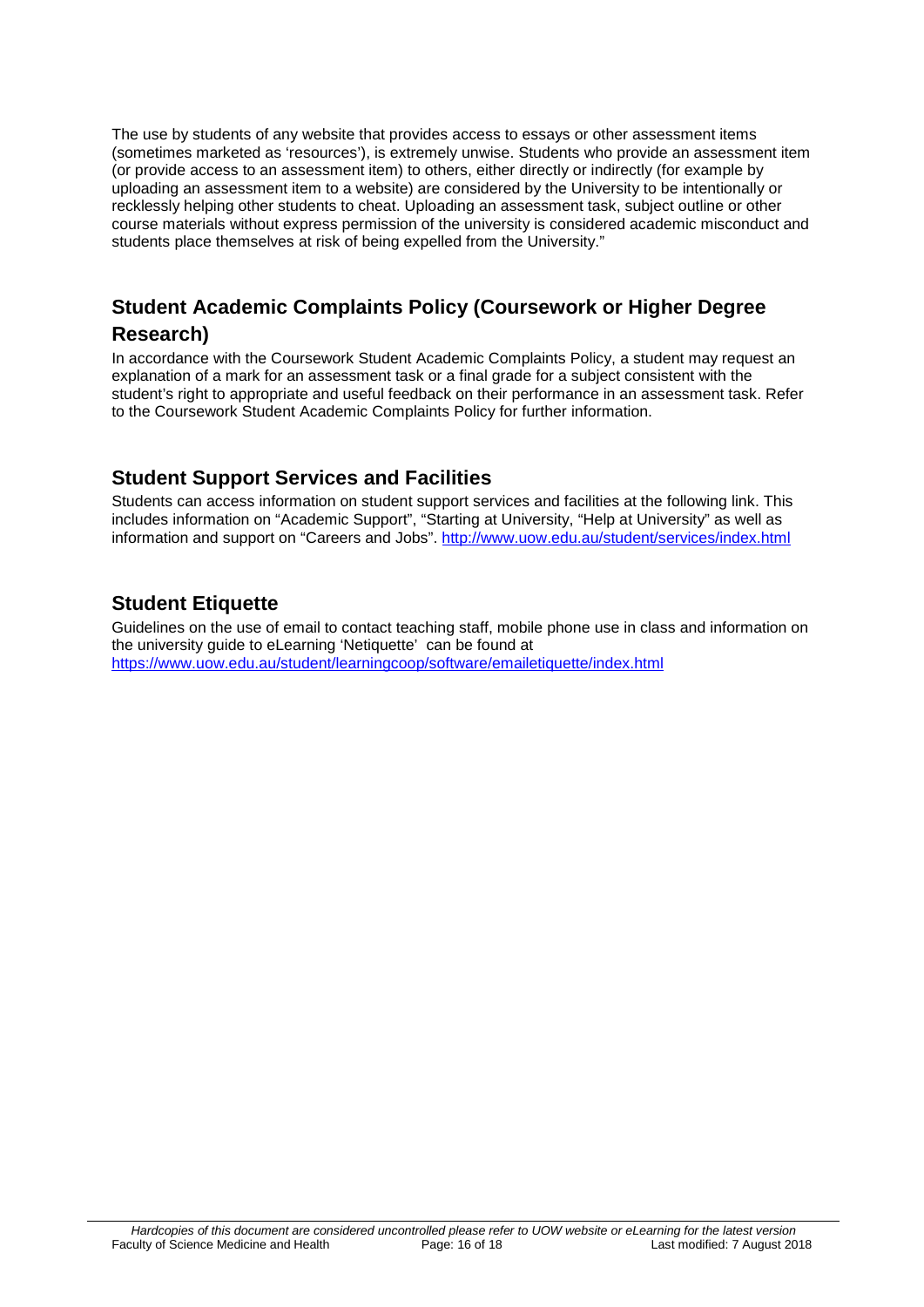# <span id="page-16-0"></span>**UOW Grade Descriptors**

The University of Wollongong Grade Descriptors are general statements that describe student performance at each of the University's grade levels.

| Grade                                                                                                                                                         | Mark % | $S1$ $\ldots$ , $S2$ $\ldots$ $S3$ $\ldots$ $S4$<br><b>Descriptor</b>                                                                                                                                                                                                                                                                                                                                                                                                                                                                                                                                                                                                                                                                                                                                                                                                                                                                                                                                                                                                                                        |  |  |
|---------------------------------------------------------------------------------------------------------------------------------------------------------------|--------|--------------------------------------------------------------------------------------------------------------------------------------------------------------------------------------------------------------------------------------------------------------------------------------------------------------------------------------------------------------------------------------------------------------------------------------------------------------------------------------------------------------------------------------------------------------------------------------------------------------------------------------------------------------------------------------------------------------------------------------------------------------------------------------------------------------------------------------------------------------------------------------------------------------------------------------------------------------------------------------------------------------------------------------------------------------------------------------------------------------|--|--|
| High<br><b>Distinction</b><br>HD                                                                                                                              | 85-100 | A high distinction grade (HD) is awarded for performance that provides evidence of an<br>outstanding level of attainment of the relevant subject learning outcomes,<br>demonstrating the attributes of a distinction grade plus (as applicable):<br>• consistent evidence of deep and critical understanding<br>• substantial originality and insight in identifying, generating and communicating<br>competing arguments, perspectives or problem-solving approaches<br>• critical evaluation of problems, their solutions and their implications<br>• use of quantitative analysis of data as the basis for deep and thoughtful judgments,<br>drawing insightful, carefully qualified conclusions from this work<br>• creativity in application as appropriate to the discipline<br>• eloquent and sophisticated communication of information and ideas in terms of the<br>conventions of the discipline<br>· consistent application of appropriate skills, techniques and methods with outstanding<br>levels of precision and accuracy<br>• all or almost all answers correct, very few or none incorrect |  |  |
| <b>Distinction</b><br>D                                                                                                                                       | 75-84  | A distinction grade (D) is awarded for performance that provides evidence of a superior level of<br>attainment of the relevant subject learning outcomes, demonstrating the attributes of a credit<br>grade plus (as applicable):<br>• evidence of integration and evaluation of critical ideas, principles, concepts and/or theories<br>• distinctive insight and ability in applying relevant skills, techniques, methods and/or concepts<br>• demonstration of frequent originality in defining and analysing issues or problems and<br>providing solutions<br>. fluent and thorough communication of information and ideas in terms of the conventions of the<br>discipline<br>• frequent application of appropriate skills, techniques and methods with superior levels of<br>precision and accuracy<br>• most answers correct, few incorrect                                                                                                                                                                                                                                                           |  |  |
| Credit<br>С                                                                                                                                                   | 65-74  | A credit grade (C) is awarded for performance that provides evidence of a high level of<br>attainment of the relevant subject learning outcomes, demonstrating the attributes of a pass<br>grade plus (as applicable):<br>• evidence of learning that goes beyond replication of content knowledge or skills<br>• demonstration of solid understanding of fundamental concepts in the field of study<br>• demonstration of the ability to apply these concepts in a variety of contexts<br>• use of convincing arguments with appropriate coherent and logical reasoning<br>• clear communication of information and ideas in terms of the conventions of the discipline<br>• regular application of appropriate skills, techniques and methods with high levels of precision<br>and accuracy<br>• many answers correct, some incorrect                                                                                                                                                                                                                                                                      |  |  |
| Pass<br>P                                                                                                                                                     | 50-64  | A pass grade (P) is awarded for performance that provides evidence of a satisfactory level<br>attainment of the relevant subject learning outcomes, demonstrating (as applicable):<br>• knowledge, understanding and application of fundamental concepts of the field of study<br>• use of routine arguments with acceptable reasoning<br>• adequate communication of information and ideas in terms of the conventions of the discipline<br>· ability to apply appropriate skills, techniques and methods with satisfactory levels of precision<br>and accuracy<br>• a combination of correct and incorrect answers                                                                                                                                                                                                                                                                                                                                                                                                                                                                                         |  |  |
| Fail<br>F                                                                                                                                                     | $50$   | A fail grade (F) is given for performance that does not provide sufficient evidence of attainment<br>of the relevant subject learning outcomes.                                                                                                                                                                                                                                                                                                                                                                                                                                                                                                                                                                                                                                                                                                                                                                                                                                                                                                                                                              |  |  |
| <b>Technical Fail</b><br>TF                                                                                                                                   |        | A technical fail (TF) grade is given when minimum performance level requirements for at least<br>one assessment item in the subject as a whole has not been met despite the student achieving<br>at least a satisfactory level of attainment of the subject learning outcomes.                                                                                                                                                                                                                                                                                                                                                                                                                                                                                                                                                                                                                                                                                                                                                                                                                               |  |  |
| Satisfactory<br>S                                                                                                                                             |        | A satisfactory grade (S) is awarded for performance that demonstrates a satisfactory level of<br>attainment of the relevant subject learning outcomes.                                                                                                                                                                                                                                                                                                                                                                                                                                                                                                                                                                                                                                                                                                                                                                                                                                                                                                                                                       |  |  |
| Unsatisfactory<br>U                                                                                                                                           |        | An unsatisfactory grade (U) is awarded for performance that demonstrates an unsatisfactory<br>level of attainment of the relevant subject learning outcomes.                                                                                                                                                                                                                                                                                                                                                                                                                                                                                                                                                                                                                                                                                                                                                                                                                                                                                                                                                 |  |  |
| Excellent<br>Е                                                                                                                                                |        | An excellent grade (E) may be awarded, instead of a satisfactory grade (S), within subjects from<br>the School of Medicine that have been completed with a consistent pattern of high standard of<br>performance in all aspects of the subject.                                                                                                                                                                                                                                                                                                                                                                                                                                                                                                                                                                                                                                                                                                                                                                                                                                                              |  |  |
| More details on UOW Grade descriptors can be found on the following link<br>http://www.uow.edu.au/content/groups/public/@web/@gov/documents/doc/uow194941.pdf |        |                                                                                                                                                                                                                                                                                                                                                                                                                                                                                                                                                                                                                                                                                                                                                                                                                                                                                                                                                                                                                                                                                                              |  |  |